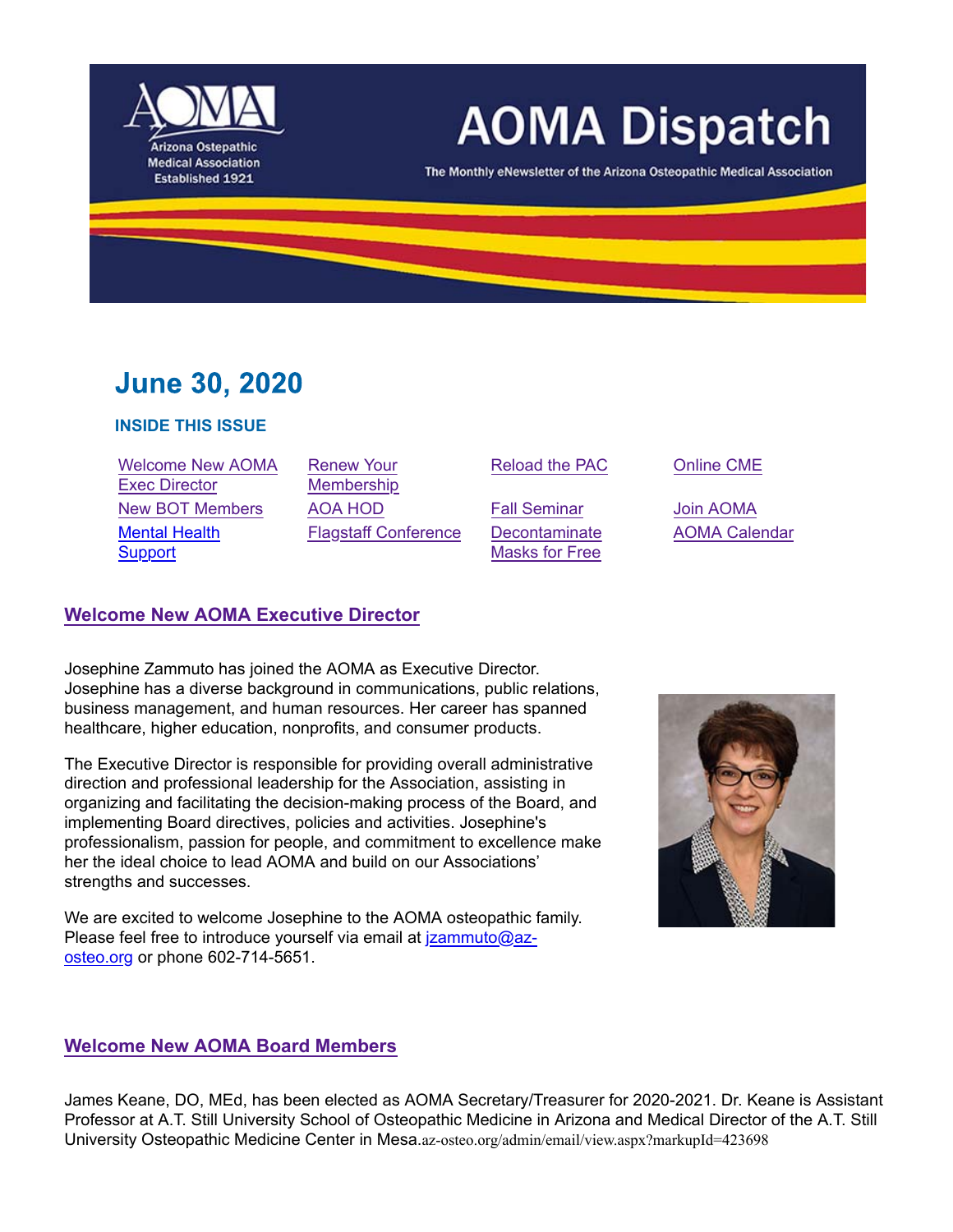Jay Olson, OMS IV, from Midwestern University Arizona College of Osteopathic Medicine, and Issa Ismail, OMS II, from A.T. Still University School of Osteopathic Medicine in Arizona are the 2020-2021 Student Trustees on the AOMA Board of Trustees.

Thank you for your leadership and commitment to the AOMA.

#### **Mental Health Support for Patients and Physicians**

#### **Blue Cross Blue Shield of Arizona**

BCBSAZ has a package called "Unwinding Anxiety." It is a 30-day program, created by a physician, with modules and daily exercises to help support people working through anxiety. The program is available for three months for free, and then by subscription for further access. This program is available to physicians or patients.

#### **Cigna**

As part of its COVID-19 response, Cigna has many resources to help provide emotional support, advice on managing anxiety and promoting resilience, for customers, providers, and even non-Cigna customers, which are included at this site. In addition, a 24/7 support line for all members of the community is available.

Cigna Customers can access the 24-hour Employee Assistance Program, as well as speak with a mental health professional through the MDLive portal. The Cigna.com/COVID19 portal also provides access to information on needed resources for food, housing, and other financial needs. The portal is open to any member of the community. Cigna customers also have access to the Cigna Prevail app, which provides personalized coaching, and Happify, a self-guided program to improve resilience.

For physicians, Cigna is offering live, guided relaxation sessions by telephone:

- Available for all healthcare professionals at no cost
- Every Tuesday at 5:00 p.m. EST
- $\bullet$  Call (866) 205-5379, enter passcode 113 29 178, and then press #

Cigna also has prerecorded wellness podcasts for customers and providers that can be accessed here. Other provider-specific resources can be accessed at this site, which includes information on managing stress and grief specifically for physicians.

For the Arizona market, Cigna is contracted with Meru Health to provide online mental health services, including for physicians.

#### **Have You Renewed Your AOMA Membership?**

AOMA members with a **June renewal** cycle, the deadline to renew is **TODAY**. Don't let your membership lapse! Please click on the Renew button or call the AOMA office at 602-266-6699. AOMA staff is working remotely, but leave a message and we will call you back.

Renew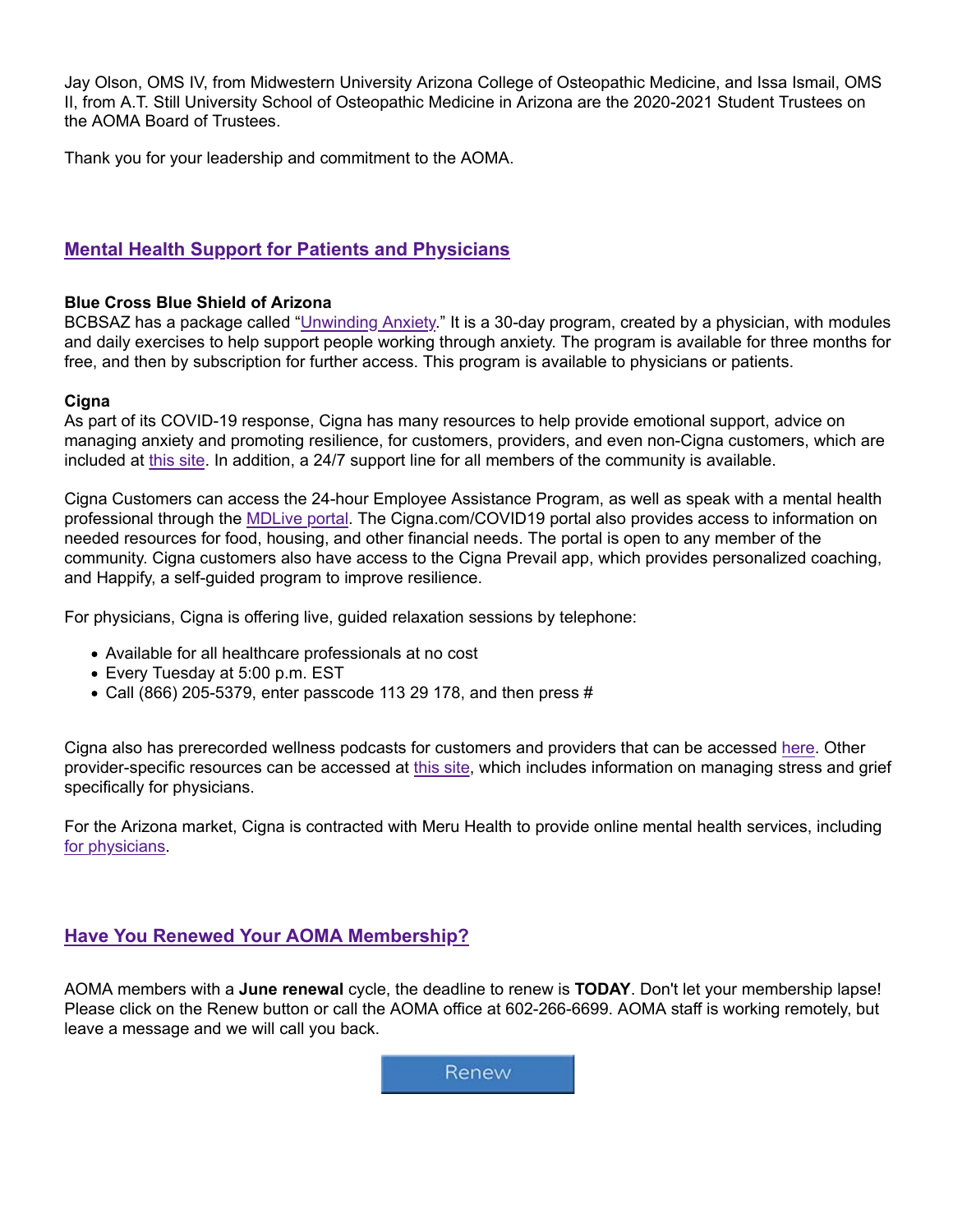#### **AOA House of Delegates Goes Virtual**

The American Osteopathic Association Annual Meeting and House of Delegates will be held virtually July 18, 2020. The business components of the HOD meeting as required by the AOA Constitution & Bylaws will be conducted at this meeting. AOA President, Ronald A. Burns, DO, has called for a special meeting of the HOD in October 2020, prior to OMED, for discussion of resolutions and other HOD business. Both OMED and the HOD will be virtual.

#### **6th Annual Flagstaff Osteopathic Medical Conference Now Two Days!**

The Flagstaff Osteopathic Medical Conference (FOMC) has gone virtual! The 6th Annual FOMC has expanded to one and one-half days: **Saturday, August 15 and Sunday, August 16, 2020** presented as a livestreaming event via ZOOM.

Registration is available at www.az-osteo.org/FOMC. Cost is \$50 for AOMA Members and \$120 for Non members.

The AOMA designates this program for a maximum of 12.0 hours of AOA Category 1-A CME credits and will report CME credits commensurate with the extent of the physician's participation in this activity. This activity has been approved for *AMA PRA 1 CreditsTM.*



Register at

www.az-osteo.org/FOMC

#### **Help Us Protect Healthcare in Arizona**

We are living in unprecedented times and now more than ever we need to be on the forefront of advocating for the osteopathic medical profession and our patients.

#### **Please help us replenish the AOMA Political Action Committee!**

- It's an election year
- Several contentious races that will be VERY close
- Keep healthcare-friendly legislators in office
- Protect the rights of physicians and advance healthcare



Please consider becoming a Gold PAC member by making a contribution of \$250 to the AOMA PAC. Of course, your contribution in any amount is appreciated and will support AOMA's advocacy efforts on your behalf.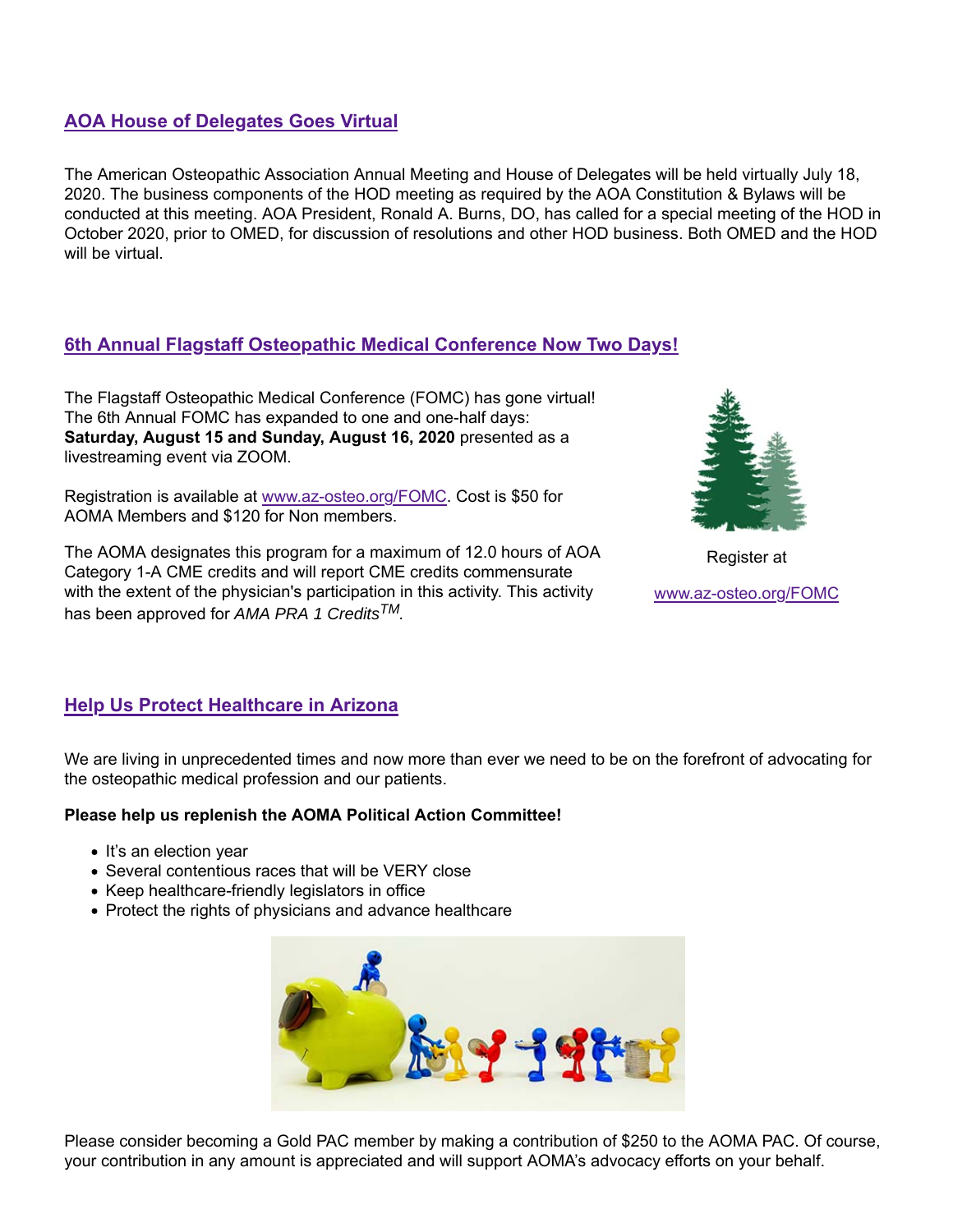To make your contribution, please go to www.az-osteo.org/PAC.

### **Registration for the AOMA 40th Annual Fall Seminar Now Open!**

#### **Plan to attend the new and improved AOMA 40th Annual Fall Seminar**

- Expanded two and one-half days: November 6-8, 2020
- CME hours available increased to 20
- Both live, in-person and virtual livestreaming registrations will be available

The theme for the Seminar is **Come Together and Dig On!** AOMA designates this program for 20.0 hours of AOA Category 1-A CME credits and will report CME credits commensurate with the extent of the physician's participation in this activity. Application will also be filed for AAFP prescribed credits. This activity will be submitted for *AMA PRA Category 1 creditsTM.* Full agenda is pending.

Register online at www.az-osteo.org/Fall2020

#### **Decontaminate Masks for Free with the Battelle CCDS™**

Battelle's Critical Care Decontamination Systems™ (CCDS) arrived in Arizona last month. The machine can decontaminate N95 masks, essentially "cleaning" tens of thousands of masks per day. Once decontaminated, the masks can be safely reused. Primarily thanks to a contract with FEMA, it is completely free for health care professionals and first responders. Hospitals that indicate they would like help with logistics upon sign-up will be connected with Cardinal Health. All non-hospital users that indicate they would like logistics support will be provided pre-paid shipping labels for FedEx to the email they provide.

To register for the Battelle CCDS™:

- 1. Complete the form on the Battelle webpage, which should take you directly to Services Agreement and Point of Contact forms. These forms must be completed and submitted to Battelle.
- 2. **After you submit these forms**, Battelle will reach out to you with your three-digit facility code, which you will write on the N95 masks that you are preparing for decontamination.
- 3. End-to-end logistics support is available to enrolled organizations at no cost through Cardinal Health or FedEx, depending on the type of your organization. If you prefer, you may choose to use your current or another preferred shipping company/courier of choice; however, you will be responsible for the cost of shipping your N95 respirators to and from the Battelle CCDS site. Depending on your choice of transportation option, you will coordinate drop off and pick up of N95 respirators with your logistics provider or the appropriate Battelle site POC. Battelle will provide contact information and directions for mask transfer to your specific site.
- 4. You must supply your own boxes and bags for shipping; however, Battelle will return your N95s in a new, clean box, which you may then use for subsequent shipments.

As a reminder, N95s must be free of any visual soiling and contamination, including makeup, blood, and bodily fluids. Please note, at this time, KN95s are not authorized for decontamination by the Battelle CCDS. For more information on the N95s that are acceptable, review Battelle's N95 Guidance Document. For more FAQs, visit the Battelle FAQ page or the ADHS website.

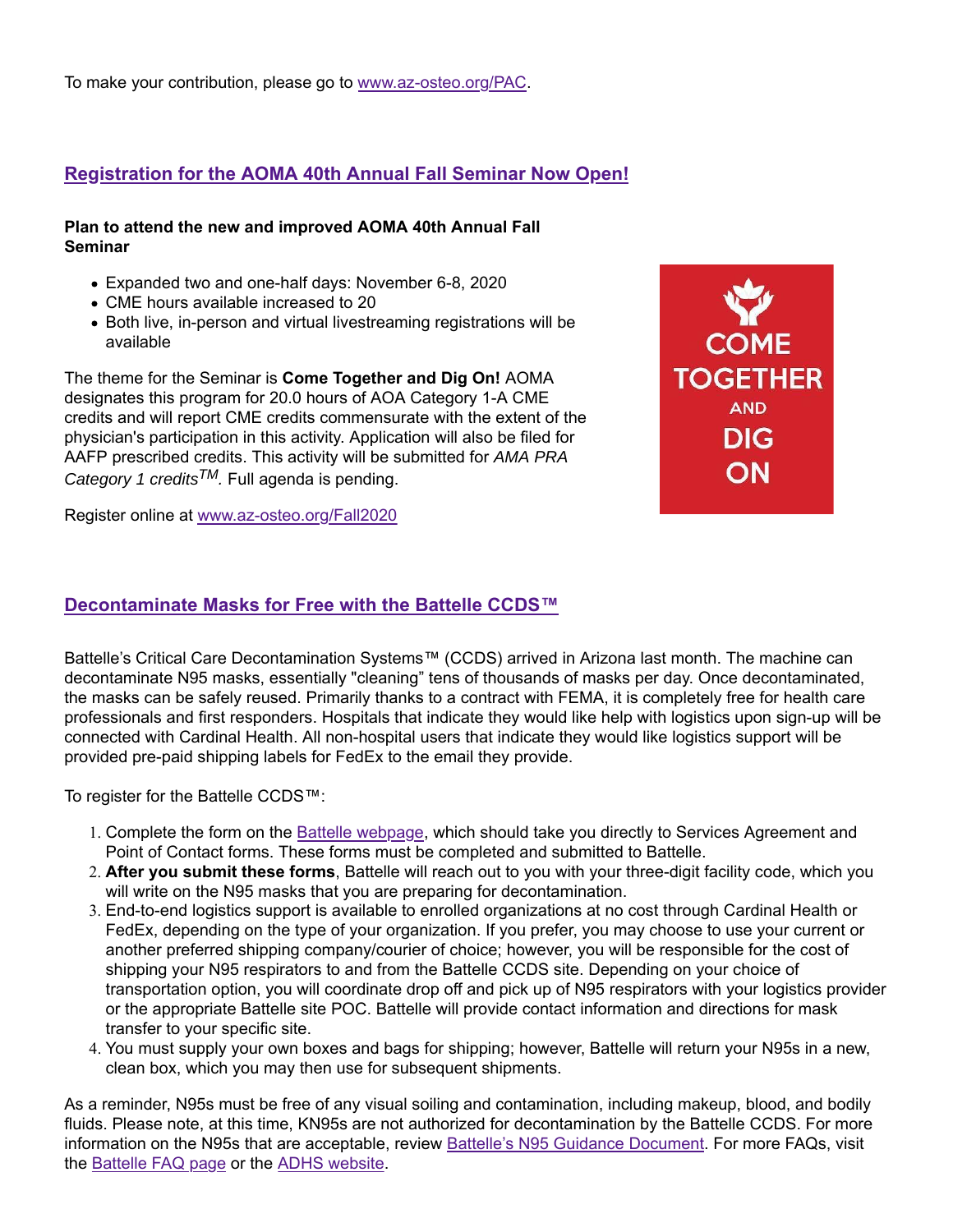#### **Update Your Profile!**

#### **Online CME**

Missed the AOMA Annual Convention? Still need CME hours? DOCME boasts a catalog of more than 200 different lectures in a wide variety of specialties. Earn AOA Category 1-A CME at your convenience - where and when your schedule allows. Choose the topics that are pertinent to your practice. Go to www.docme.org to view all the on-demand offerings.

Check out these recently added titles to the AOMA online CME platform.

#### **Celebrate Our Independence - Happy Fourth of July!**

In observance of the Independence Day holiday, the AOMA office will be closed on Friday, July 3, 2020. The staff is working from home but will return your phone call or your email on Monday, July 6, 2020.

> **Feeling stuck with** your current private

student loans?

Members receive a 0.25% rate discount when refinancing with SoFi

**Learn More** 

Enjoy the holiday and be safe.

**Patients are Looking for YOU!**



#### **Not an AOMA Member?**

Join today and be a part of the 99-year tradition of the Arizona Osteopathic Medical Association!

Membership in AOMA is an

**Arizona Vaccine News**